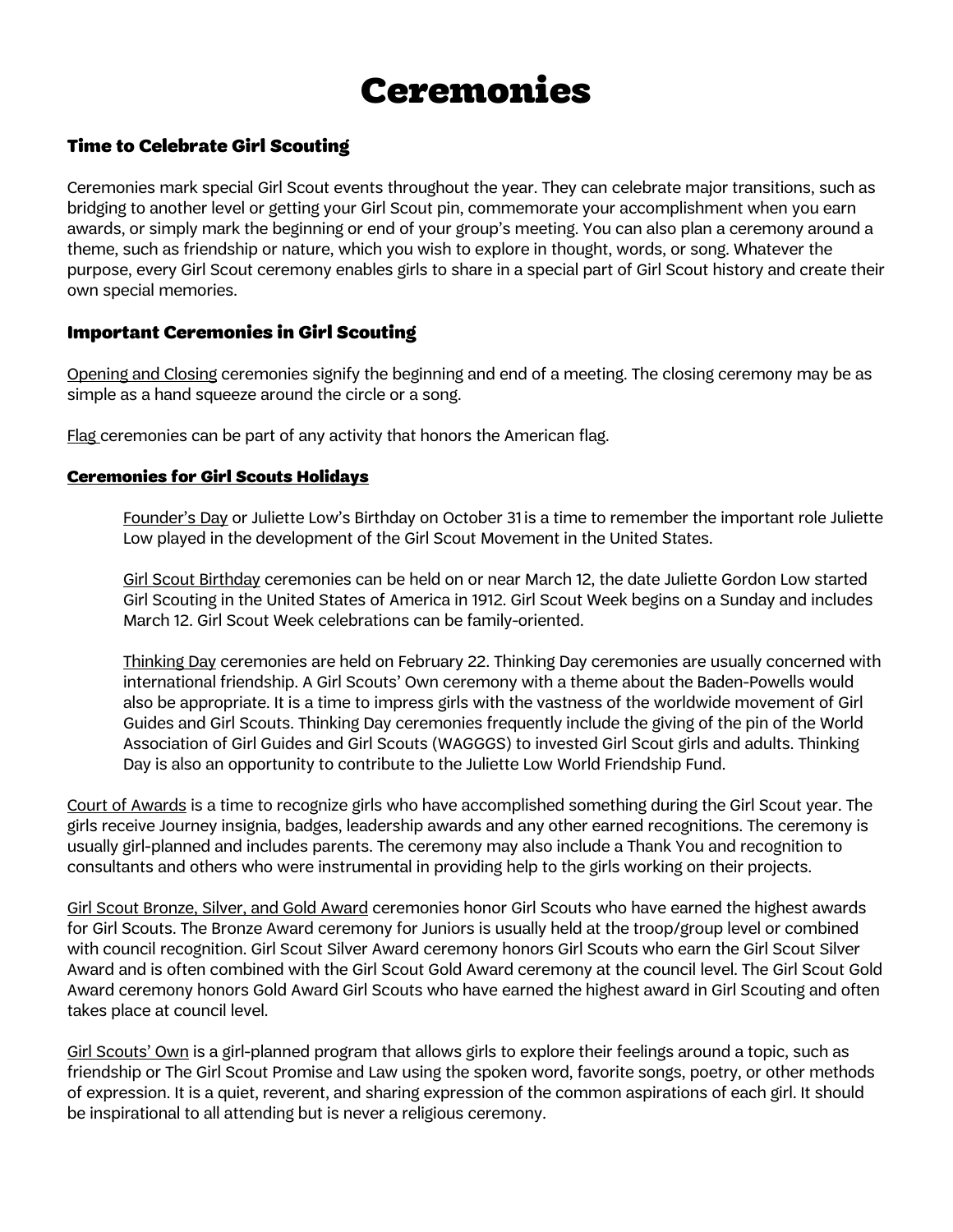Investiture ceremony welcomes new members, girls or adults, into the Girl Scout family for the first time. Girls receive their Girl Scout, Brownie Girl Scout, or Daisy Girl Scout pin at this time.

Pinning ceremonies help celebrate when girls receive age-level Girl Scout pins.

Rededication ceremonies are an opportunity for girls and adults to renew their commitment to the Girl Scout Promise and Law.

Bridging ceremonies mark a girl's move from one age-level of Girl Scouting to another. Fly-up is a bridging ceremony for Brownie Girl Scouts who are bridging to Junior Girl Scouts. Girls receive the Girl Scout pin along with their Brownie Girl Scout wings.

# **Hints for Ceremonies**

- 1. Devote sufficient time to planning the ceremony. Good ceremonies have a clear purpose and enrich the meaning and mood of the ceremony.
- 2. Use your Journey Leaders Guide and the Girls Guide to Girl Scouts to help plan your ceremony. There is also a resource list included in this resource guide.
- 3. Take safety precautions when using candles or fires, or when constructing bridges or platforms. Refer to Safety Activity Checkpoints for advice.
- 4. Add personal elements to traditional ceremonies. Use favorite poems, songs, stories and sayings, or write something of your own.
- 5. Consider the role of colors and symbols that you might use in your ceremony.
- 6. Observe flag etiquette when doing flag ceremonies.

# **Resources**

<http://www.girlscouts.org/program/basics/traditions/ceremonies/> - GSUSA's website has

further information on ceremonies.

[www.youtube.com](http://www.scoutingweb.com/) - Search for Girl Scout ceremonies videos for ideas.

p[interest.com - A gr](http://www.youtube.com/)eat place to search for Girl Scout ceremony ideas.

**Your Troop Support Specialist team is always a great resource. Email us at [customercare@girlscoutsgwm.org.](mailto:customercare@girlscoutsgwm.org)**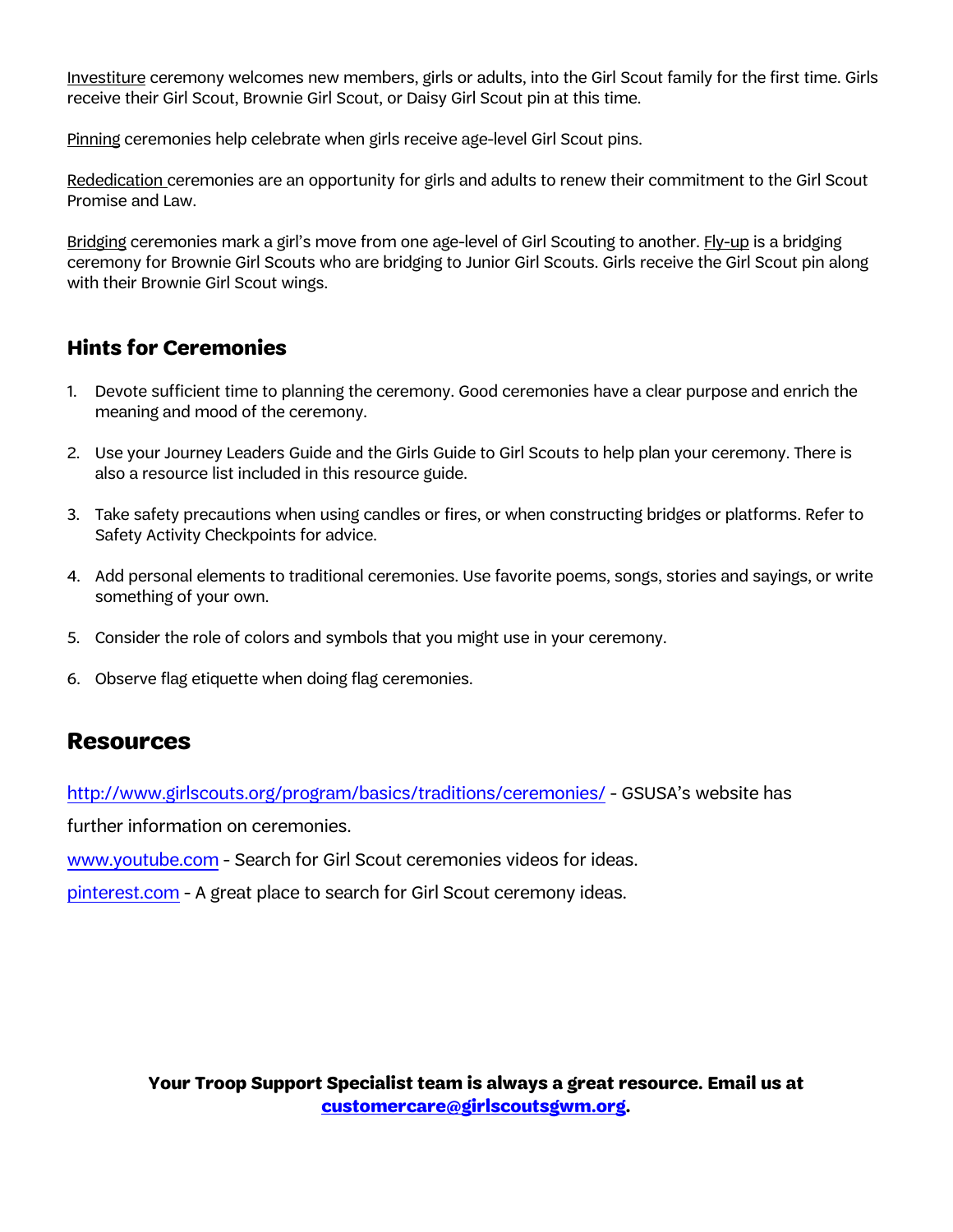# Ceremony Planning Worksheet

*Ellen Tjarks Girl Scouts of DuPage County Council Naperville, Illinois*

With all the talk of "does someone have a ceremony for . . .," I thought I'd post something that has helped our girls plan their own ceremonies. I've used it with Brownies, Juniors, and Cadettes. Give each girl her own copy. The worksheet has the following:

- Name of Ceremony
- Purpose or Theme
- Date of Ceremony
- Time
- Place of Ceremony
- Length
- Who will attend?
- How will the ceremony begin?
- What songs, poems, quotations will be included?
- What activities will be included in the main part of the ceremony? Will people speak? Will badges or other awards be given?
- How will the ceremony end?
- Who will do each part?
- Who will record the ceremony for your troop's archives or records?
- What decorations or props are needed?
- Who will bring the items?
- What refreshments will be served?
- Who will bring them?
- What will refreshments cost?
- Who will pay for them?
- When will a rehearsal be scheduled for the ceremony?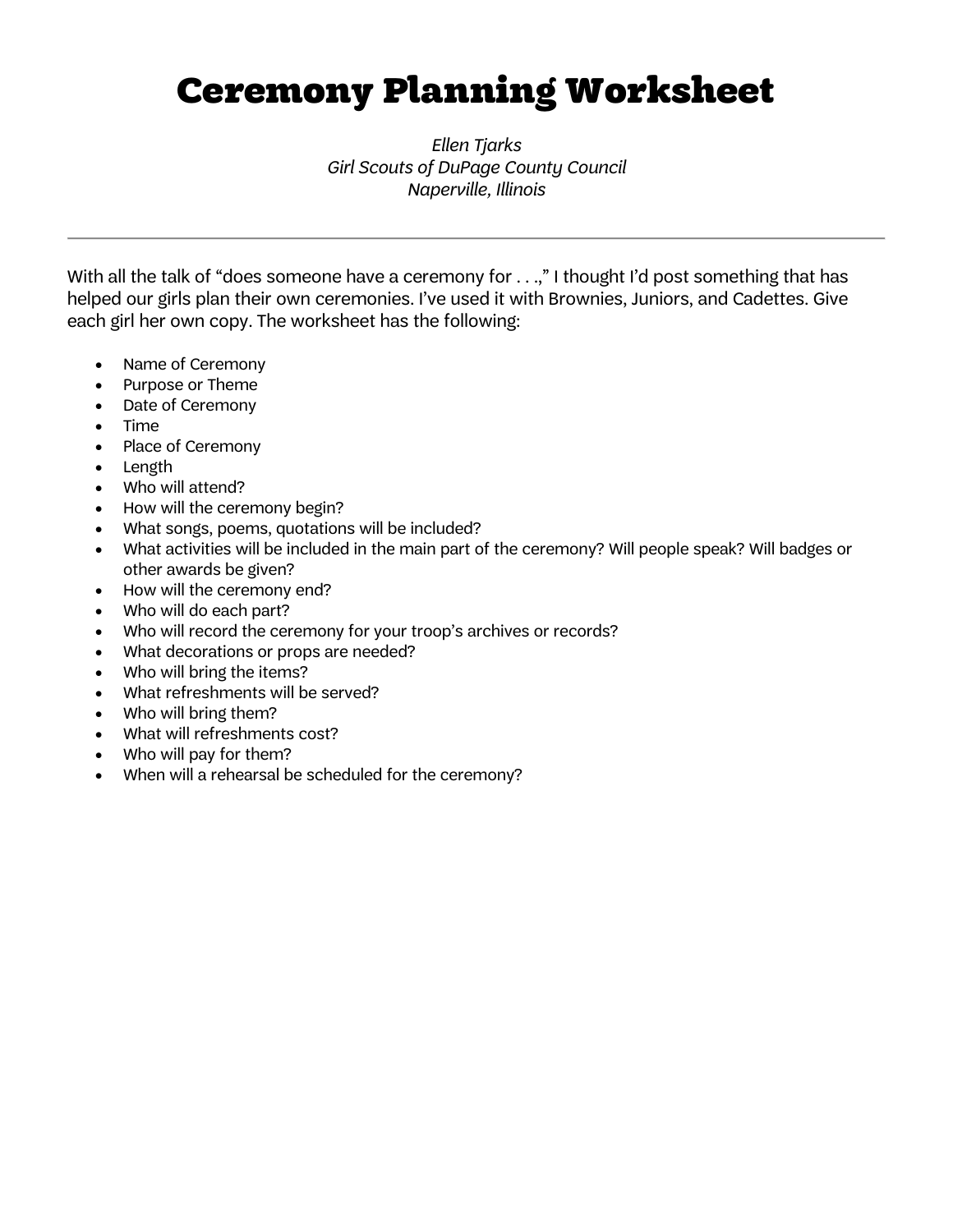# Girl Scout Readings for Ceremonies

(Great for investiture, rededication or awards ceremonies)

## **Girl Scout Gorp Ceremony** (A ceremony and a snack all in one!)

Materials needed:

- A small table
- A large bowl
- Ingredients for the Gorp mix as listed below in separate bowls
- A large spoon for mixing
- Cups for making individual servings after the ceremony

Girls should step forward to the large bowl, read their lines, and add their ingredient to the bowl.

### **CEREMONY**

1. *Have you ever wondered what goes into making a Girl Scout? Well, we have a recipe to make to show you what we're all about.*

2. Girl Scouts come in all colors, from cities and towns. Every Girl Scout's a sister no matter what she looks like or how she sounds. *I am starting our mix with these colorful M&Ms.*

3. Some of us are tall, and some of us are small. When we get together, size doesn't matter at all. *I am adding pretzel thins and marshmallows.*

4. With our words and our actions, we show that we care. We try to do our best to be fair and square. *I will add Chex Cereal to our mix.*

5. Sometimes we act a little "nuts," we love to joke and play. We'd love to put a Girl Scout smile into everyone's day. *So I am adding a whole bunch of nuts.*

6. When we get together, we make circles so round. It's our never ending friendships to which we are bound. *I will add Cheerios to our mix.*

7. When we're planning and working, we just don't stop, we keep ourselves busy; all around we will pop.

*Next we add some popcorn.*

8. We respect all God's creatures, if they're big or they're small. The earth is our home, and there is room here for all. *So for all the little creatures, I add some Goldfish crackers.*

9. It was 1912 when Juliette Low started us off, and like the girls back then, we're just "chips off the old block." *So for all of us, I add some candy chips. (chocolate, butterscotch, peanut butter, etc.)*

10. We get a "kick" out of learning and doing new things. And a "kick" out of helping others and spending time with friends. *I am adding Kix Cereal to our mix.*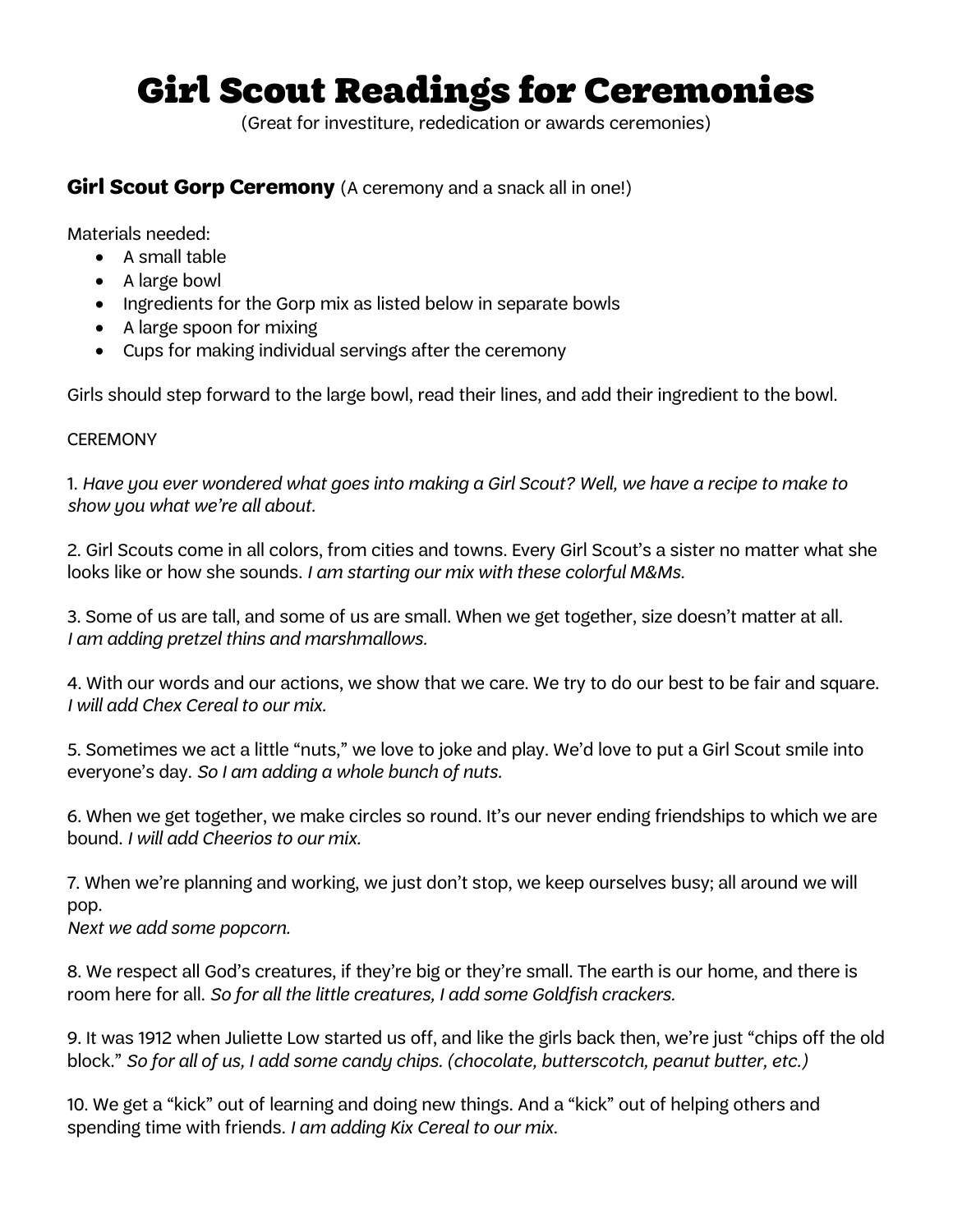11. When we were Daisies and Brownies, we were fresh, new and rare, but now we're Cadettes (can also substitute Jrs. or Srs.) and have experience to share.

*Added together, the number of years our girls have spent in Girl Scouting comes to \_\_\_. So for all the years we've spent in Girl Scouting, I am adding raisins.* 

*\*Here I thought we could add up all the years the girls have been in Girl Scouts and quote that number.*

12. Now we stir to the left and we stir to the right. We mix it together with all of our might. We welcome our troop to another great year, and hope the memories they make, they will always hold dear.

Leader: Now that our recipe is complete, we look upon what we have created. Each of the ingredients went into our recipe separately, just like each of the girls came into the troop separately. As the ingredients mix together to form one dish, our girls mix together to form a troop. But even as we look upon our mix, we can still see each ingredient as separate and unique. Our girls bring each of their own unique talents and characteristics to our troop to make it what it is.

Girls sing: When'ere you make a Gorp Mix, consider well its ingredients, and when made, in it we can see ourselves!

Pass out Gorp mix, serve drinks, mingle, etc.

*Submitted by Lynn from Massachusetts*

# G is for the color Green

Paula Barnett Junior Troop Leader Ocoee, Florida

G is for the color Green that Juniors wear with pride I is for the great Ideas that grow from deep inside R is for Respect we have for all of God's creations L is for our Loyalty and Love for our nation

S is for the Sisterhood that reaches 'round the world C is for the Changes that bring us to women from girls O is is for the Oath we made that Scouts call Promise and Law U means that it's Us who will give service for a cause T is for the Teamwork that makes 15 act as one I is for Integrity and pride in what we've done N is for the Number of our troop - 9-0-2 G is for the Girl Scout way we do the things we do

Together this is Girl Scouting It was a great year to remember And to recall with fond remembrance What we've done since last September.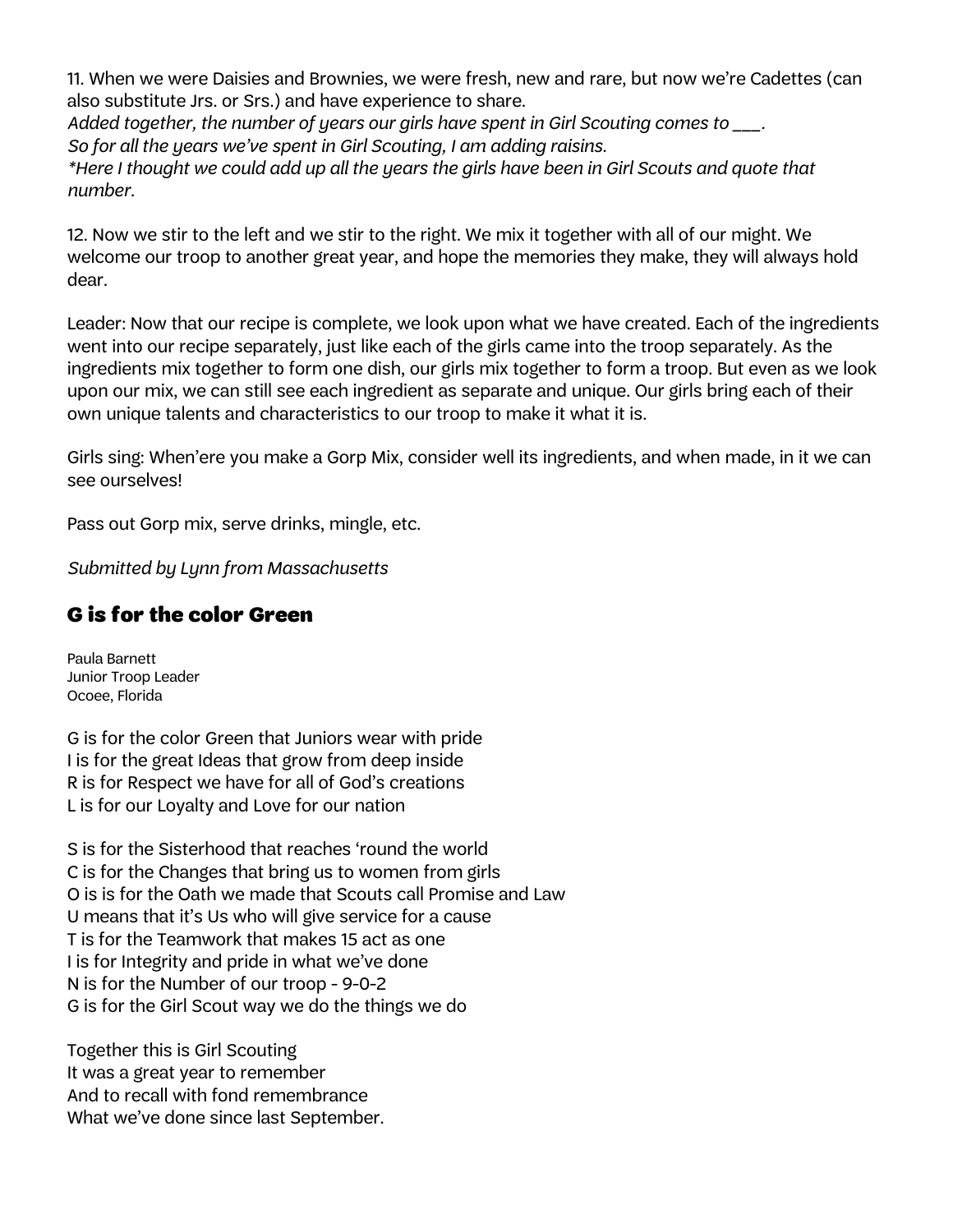We wear our pins and badges To represent the work we've done We wear our vests and sashes To show that we are one

Although it seems we've just begun Fall will soon be here And so we'll add another star And start another year.

If anybody wants to adopt this, you'll have to rewrite the part that contains our troop number. Unless, of course, your troop ends with a "2" also!

## **Flowers**

"Welcome to our ceremony. Today we are here to show our belief in the Girl Scout Promise and Law and to recognize the achievements of our girls.

"This candle that I light shall shine forth as a symbol that a Girl Scout is true to God\* and her Country.

"The second candle shall shine forth as a symbol that a Girl Scout's greatest desire is to serve.

"The third candle shall shine forth as a symbol that a Girl Scout will try her best to live up to the Girl Scout Law.

Flowers have always played an important part in human life. From the earliest times they have been given as signs of love and respect and have been used in ceremonies of all types. The flowers in this ceremony represent the ten parts of the Girl Scout Law. Girls, please join me in reciting the Girl Scout Promise.

I will do my best to be:

honest and fair, This part of the law is represented by the white chrysanthemum. It shows truth, honor, trustworthiness, equality and fairness

friendly and helpful, The zinnia represents thoughtfulness about friends, while Baby's Breath represents generosity.

considerate and caring, Together, a red and a white Rose stand for a warm and caring heart.

courageous and strong,

The garlic plant, grows anywhere and has a strong flavor. It represents courage and strength of character and body. The Indian paintbrush shows cheerfulness even in difficulty.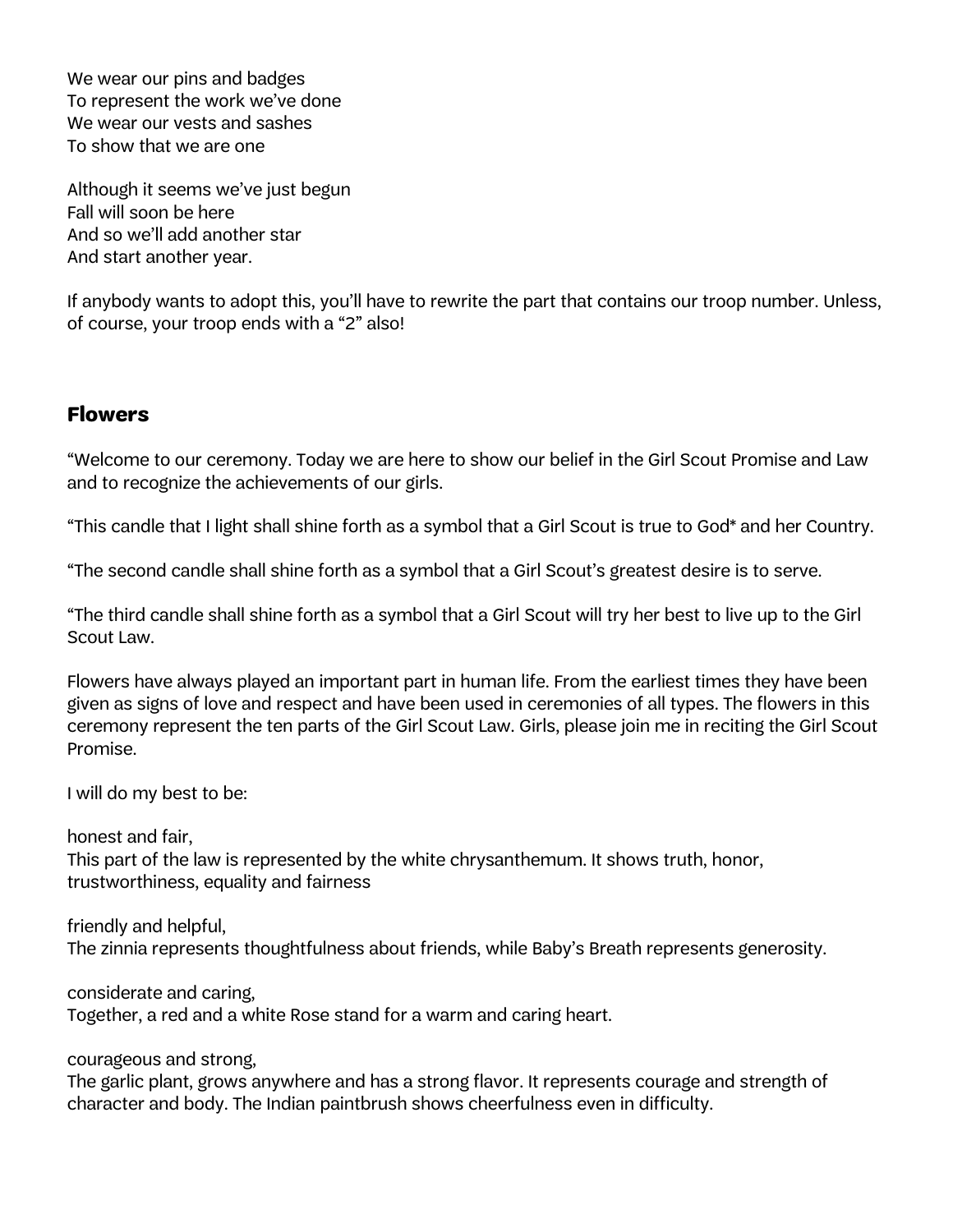and responsible for what I say and do,

The gladiola symbolizes strength of character, maturity, and responsibility. Binding it with straw, we show that we honor our word and keep our agreements.

and to

respect myself and others,

The white Rose and white zinnia show that we hold ourselves worthy and good. Winter Greens symbolize the harmony we try to keep between ourselves and others.

respect authority,

The daffodil represents careful thought, attention, and concern. With the daffodil, we are saying that we hold others in high regard.

use resources wisely, The foxglove shows thriftiness.

make the world a better place,

The cattail represents the peace we are trying to bring to the world when we help others. The Caladium shows the great joy and delight we take in the world around us.

and be a sister to every Girl Scout.

With the striped carnation, we are saying that we think about those Girl Scouts and Guides who are not here with us. It helps indicate our love for our fellow Scouts and Guides.

# **Four-Winds**

North Wind:

I am the North Wind. People say I am cold, but to [girl's name] I will always bring the warmest weather because she has been true to the Girl Scout Promise and has lived up to the Girl Scout Law.

South Wind:

I am the South Wind. I wish you all success in Girl Scouting. Over hill and dale, I have carried stories of [girl's name] and her experiences. As a Girl Scout she has been happy, willing, and fair—a credit to her troop and community.

East Wind:

I am the East Wind. I wish you well. I have spread the story of [girl's] fun and happiness in Girl Scouting with her troop, and of how she lived up to the Girl Scout Promise and was fair and helpful.

West Wind:

I am the West Wind. I would like everyone present to know that [girls name] did not walk the trail to the [award] alone. She had the wonderful help and guidance of her parents, [mother's name & father's name]. Parents, continue to help your girls achieve and grow into young womanhood!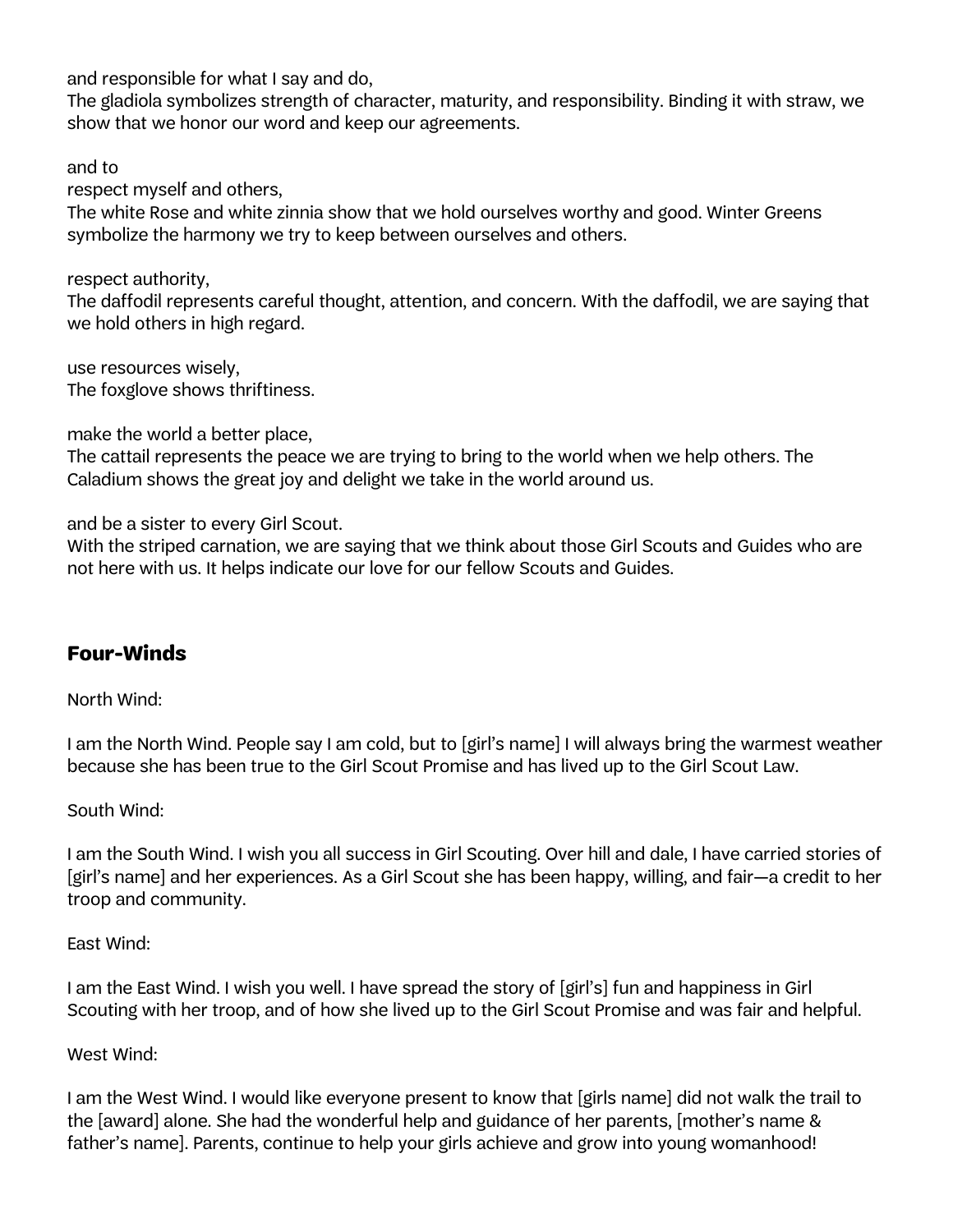# **Spirit Candle — Opening**

This candle represents the spirit of Girl Scouting. It burns throughout our meeting to represent the friendship and fun we enjoy together.

Look to the flame and see its challenge to you:

- ... to do more than belong... Participate.
- ... do more than care... Help.
- ... do more than believe... Practice.
- ... do more than be fair... Be kind.
- ... do more than forgive... Forget.
- ... do more than dream... Work.
- ... do more than teach... Inspire.
- ... do more than live... Grow.
- ... do more than be friendly... Be a friend.
- ... do more than give... Serve.

Bless you for being just who you are — Girls are great!

# **Nobody Told Me**

### **Reader 1**:

Nobody told me I would really feel part of something so big, so wonderful, that when we said the Promise together tonight that I would mean every word. Will I ever know all the words? You'll learn them, I was told.

## **Reader 2**:

Nobody told me that while I worried and fretted about "doing the right thing at the right time," I would now be looked upon as "knowing all the answers" by the younger scouts. What if they won't listen to me? They'll learn from you, I was told.

### **Reader 3**:

Nobody told me I would really have to cook on an open fire. "I don't know how to scramble eggs or put up a tent." You'll learn, I was told. Nobody told me that I would really want to go camping again. You'll learn, I was told.

## **Reader 4**:

Nobody ever told me that I would become queasy or that my voice would crack when I led the Flag Ceremony. "But, I've never done a flag ceremony," I said. What if I forget the words? You'll learn, I was told.

### **Reader 5**:

Nobody told me that the Laws were made to help us become better people. How will I learn to get along with so many girls, we're all so different? You'll learn, I was told.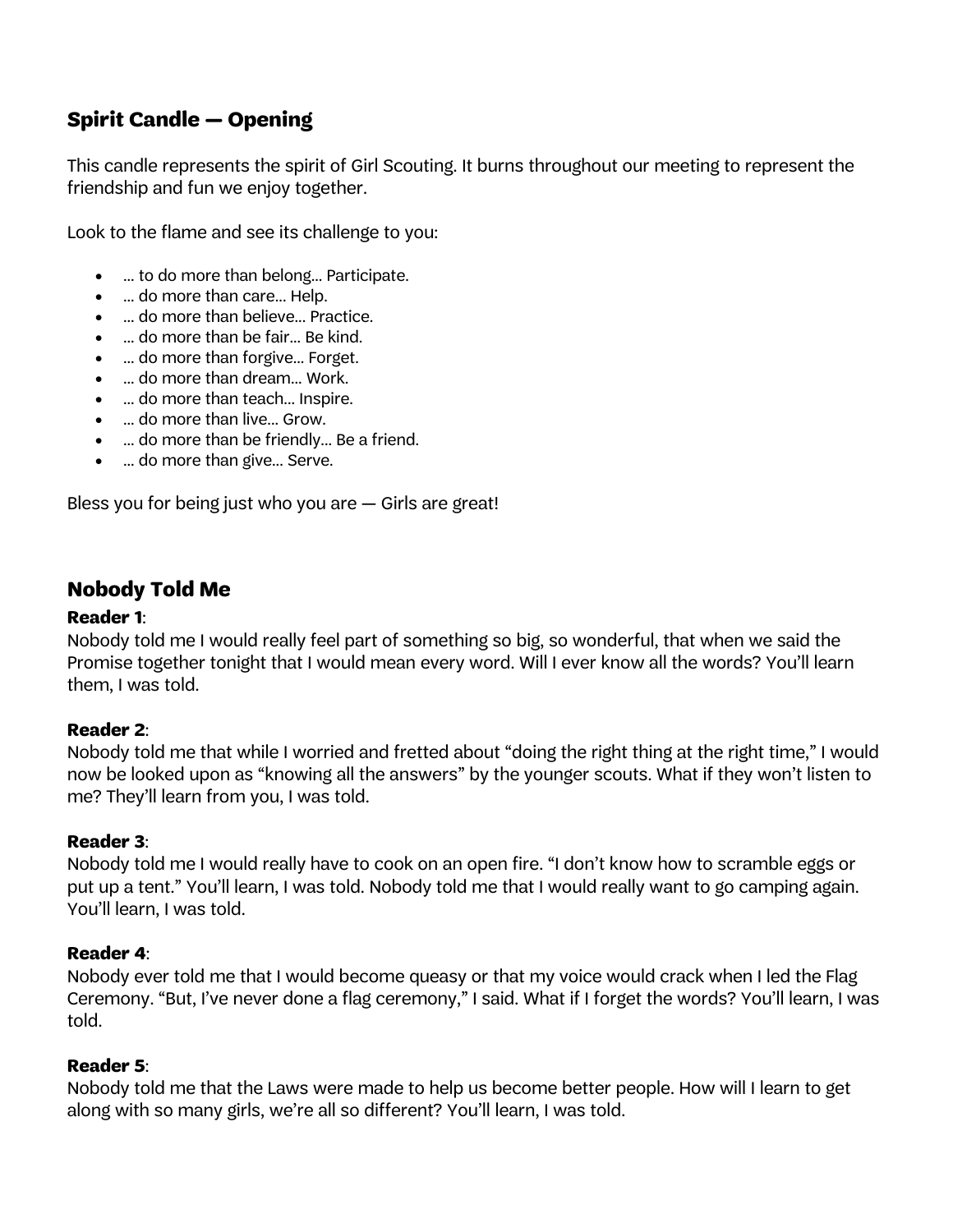## **Leader**:

Nobody told me that getting to know these girls would be so much fun. Nobody told me, I learned.

### **In Unison**:

We are Girl Scouts. Four words, but, behind them, hundreds of feelings and thoughts. We are Girl Scouts because we love the out-of-doors, singing, reading, learning how to make things, and because we enjoy sharing with our friends in Girl Scouting. Nobody told us that we would make so many friends! Nobody told us. We learned.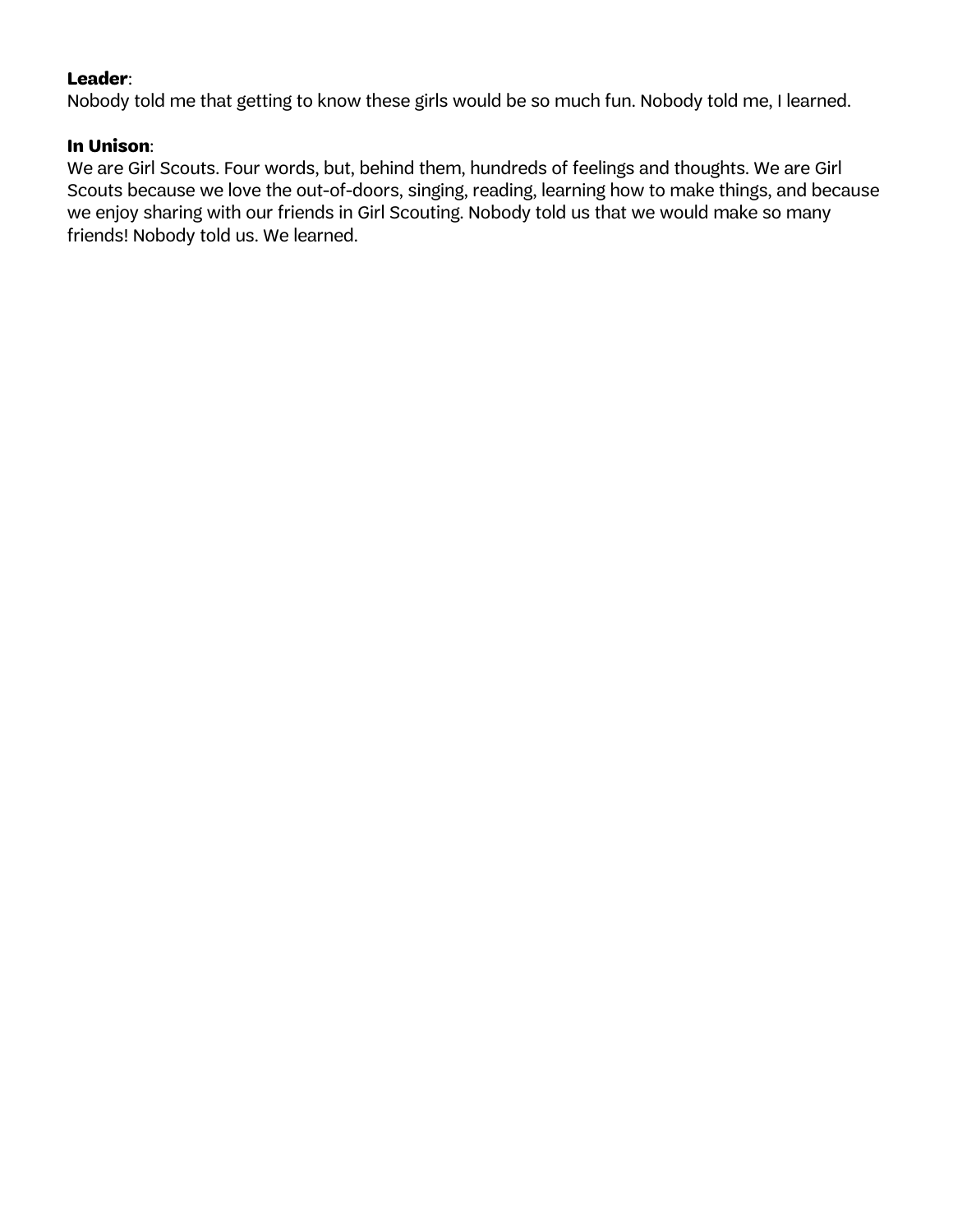# Readings for Flag Ceremonies

# **I am Old Glory! — A Reading for Retiring Worn-out Flags**

I am a symbol of your country, of the principles for which you stand. Men and women have defended me with their blood and their lives because I stand for all that is good in your country. I have become the emblem of your unity, your power, your thoughts, and purpose as a nation. I have become a symbol of a growing, changing nation. I am the banner of glory from the past, and like your country, I have a great future. I have no other character than that which you give me from generation to generation. The choice is yours.

I have flown in majestic silence above the hosts that execute those choices, whether in peace or war. And even through silence I have spoken to you—voices from the past of those men and women who went before you, and from those records they've written about me. Those same records describe the character of those who eternalized my colors. My blue field is a symbol of their faith and glory. My red stripes denote their sacrifice and bravery - even the loss of their life-giving blood. My white denotes their purity of heart and mind.

But tonight, my colors reflect my years - for I am faded, tattered, and worn. Rather than reflect misunderstanding upon those characteristics and colors for which I have flown, I must be retired so that fresh colors might be raised. The only proper retirement of my emblems is to return to the earth through fire, for fire symbolically denotes the presence of God.

For more than ten score years, I have been the banner of hope and continue to be an enduring banner of the United States of America. Freedom for generations after generation of Americans. Men have followed me into battle with unwavering courage. You have looked on me as a symbol on national unity. You have prayed that you and your fellow citizens might continue to enjoy life, liberty, and pursuit of happiness. So long as you love liberty more than life itself, so long as truth, justice and charity for all remain rooted deeply in human hearts, I shall continue to be the enduring banner of the United States of America.

But tonight, I bid you adieu.

# **American Flag Recipe**

Ingredients: 6 Girl Scouts 1 cup of blue paper bits Stars or glitter American flag

1 cup of red paper bits 1 cup of white paper bits Large pot Large spoon or stirrer

Set up:

Girl Scouts form semi-circle around pot. American flag is folded and hidden in pot. Each girl is holding the ingredients that she adds.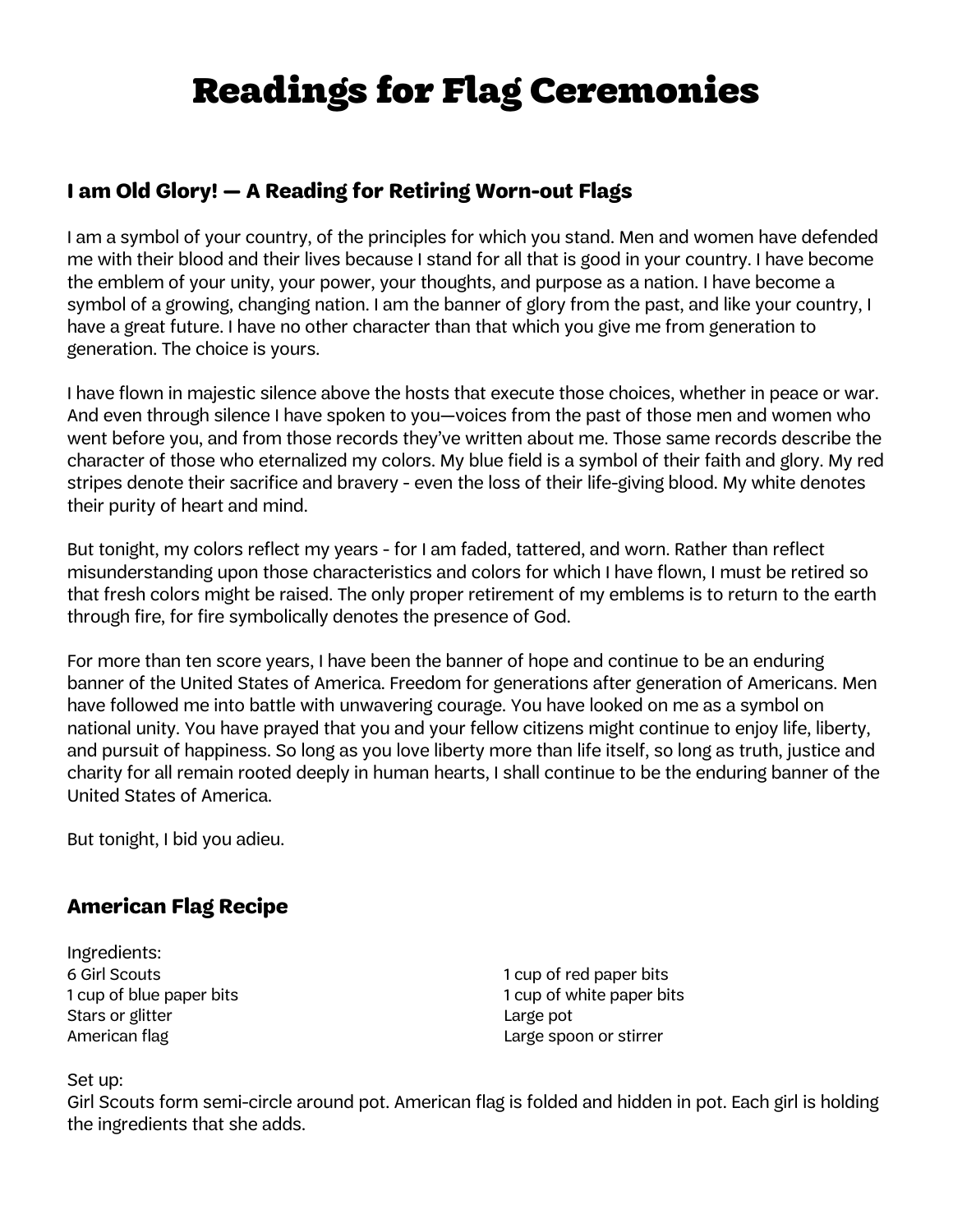- 1. We are going to fix a treat that is really grand; And make for you a recipe...the greatest in the land.
- 2. First, we'll put in a heaping cup of red for courage true, (Adds red paper bits to pot)
- 3. And then we'll add for loyalty, a dash of heavenly blue. (Adds blue paper bits to pot)
- 4. For purity, we will now sift in a layer of snowy white. (Adds white paper bits to pot)
- 5. We will add a pinch of stars to make it all come out right. (Adds stars or glitter to pot)
- 6. We'll stir and stir and then you will see, that what we have made is... (Takes up stirrer and pretends to mix, taking care not to disturb the Flag)

## **It's Just a Piece of Cloth**

It's just a piece of cloth, that's all it is Just a piece of cloth. But when a little breeze comes along, it stirs and comes to life And flutters and snaps in the wind, all red and white and blue ... Then you realize that no other piece of cloth could be like it. It has your whole life wrapped up in it ... The meals you eat, the time you spend with your family, The kind of things boys and girls learn at school, The strange and wonderful thoughts you get in church.

Those stars on it ... They make you feel just as free as the stars in the wide, wide, deep night. And the stripes ... they are the bars of blood To any dictator who would try to change this way of life.

Just a piece of cloth, that's all it is Until you put your soul into it and give it meaning; Then it is the symbol of liberty and decency and fair dealing for everyone.

It is just a piece of cloth Until we breathe life into it, Until we make it stand for everything we believe in And refuse to live without it.

## **The Red, White and Blue**

What does our flag mean to you? Does it mean just colors - red, white and blue? Just a piece of cloth that proudly waves From buildings tall and soldier's graves?

Or does it mean people like you and me Who love this land of liberty? People whose skins may be brown or white But bravely work for freedom and right?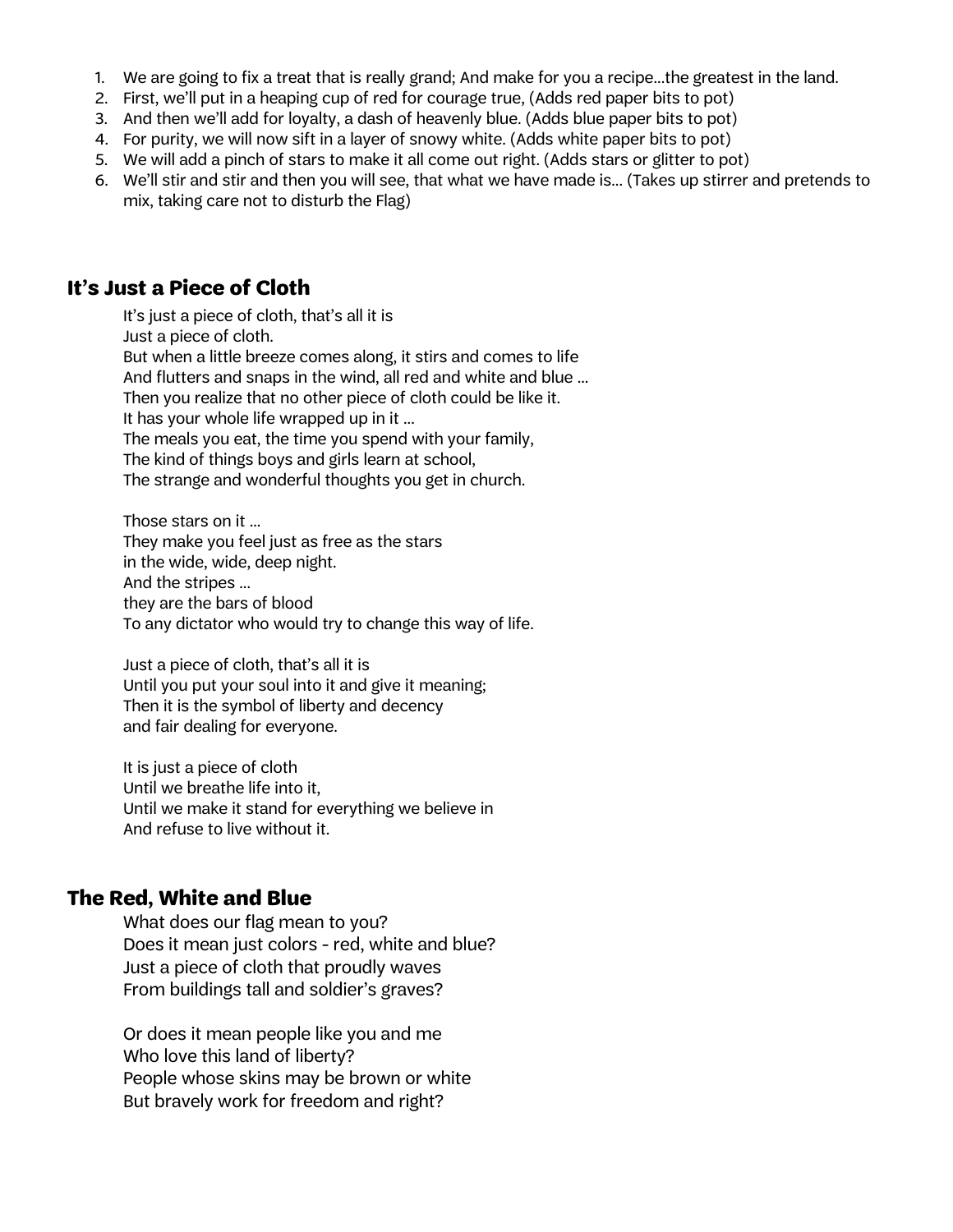Can you see in its folds mountains and hills Wide flowing rivers and picturesque hills? Fields that are golden with ripening grain And cowboys roaming across the plain?

Cities with skyscrapers stately and tall And towns and villages large and small? Farms that supply our tables with food And orchards and forests that yield fruit and wood?

These are the things in our flag that I see Symbol of a nation that loves liberty So to our flag let us pledge to be true God bless you and keep you, dear Red, White and Blue

#### **© 1997-2001 GirlScout.NET! All Rights Reserved**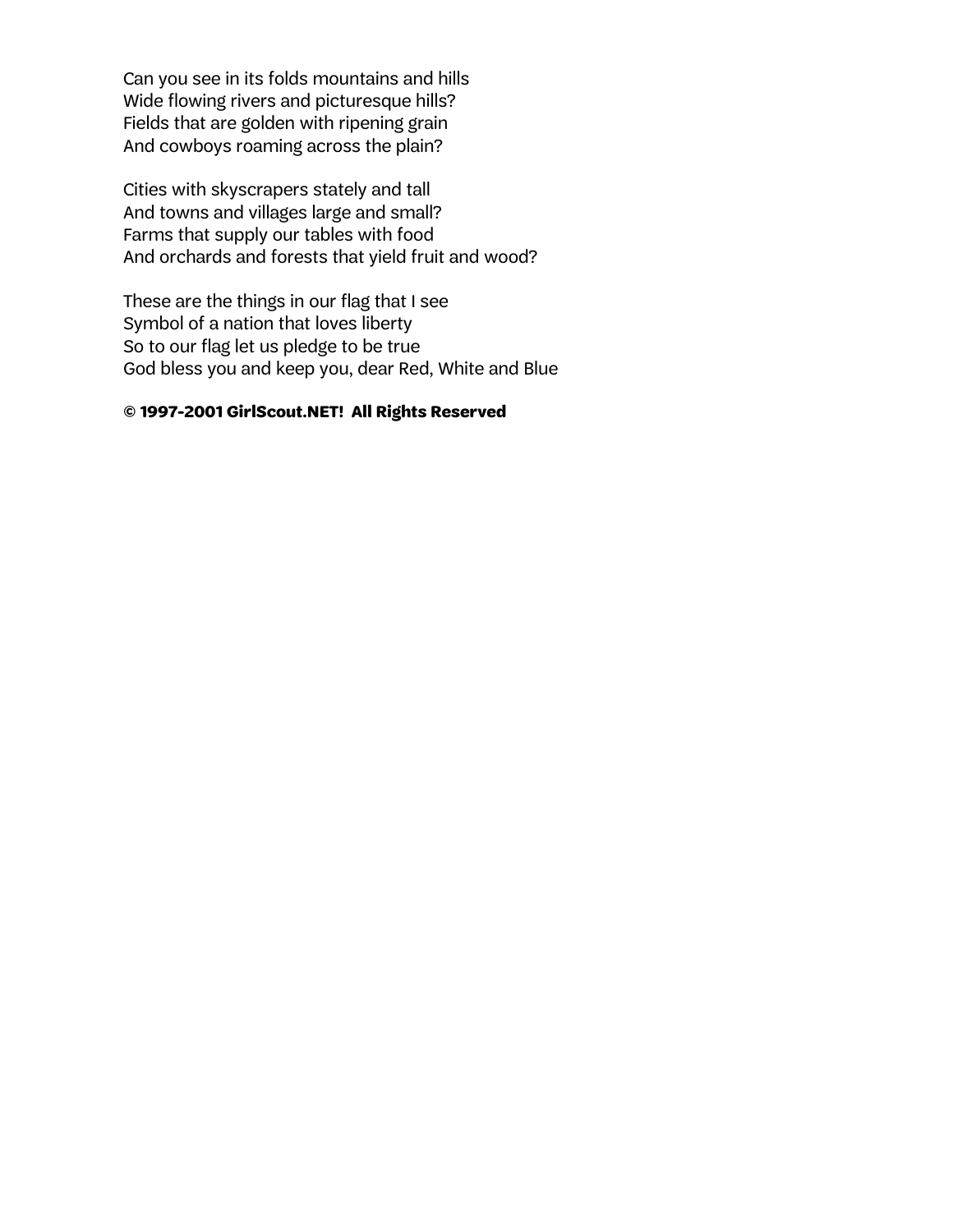# Scouts' Own Ceremonies

A "Scouts' Own" is an inspirational ceremony, usually built around a central theme, such as friendship, world peace, save the earth, or appreciation of the world around us. Just about any topic consistent with the principles and program goals of Girl Scouting is appropriate. The important thing is that it be the work of the **girls** themselves—from start to finish.

In execution, a "Scouts' Own" can range from lively to somber. The intent is generally serious, however, and usually reflective. Texts used can be spontaneously made up or taken from existing literature. If readings from sacred works (scripture) are incorporated, girls should be encouraged to choose passages that are less likely to offend (such as not referring to the Deity by a name identified with a specific religion). [Remember *pluralism*.]

Here are suggestions that can help make a "Scouts' Own" successful:

- Hold it somewhere away from normal activities. In a meeting place, go to a corner that is not otherwise used.
- Have a *gateway*. As the group files into the Scouts' Own area (single or double) through this gateway, nobody speaks unless absolutely necessary (and then only in hushed tones). This makes it a serious ceremony, rather than a get-together with a lot of chatter. The gateway can be two chairs, two people or a chalk line on the floor. The idea is that you are going to a special place to have a special kind of ceremony. After the ceremony is over, the group returns through this gateway silently.

This information is from the following website compiled by Neil Savage **http://www.kidslist.uc.edu/kidslist/gs/neil/scown.html#preface**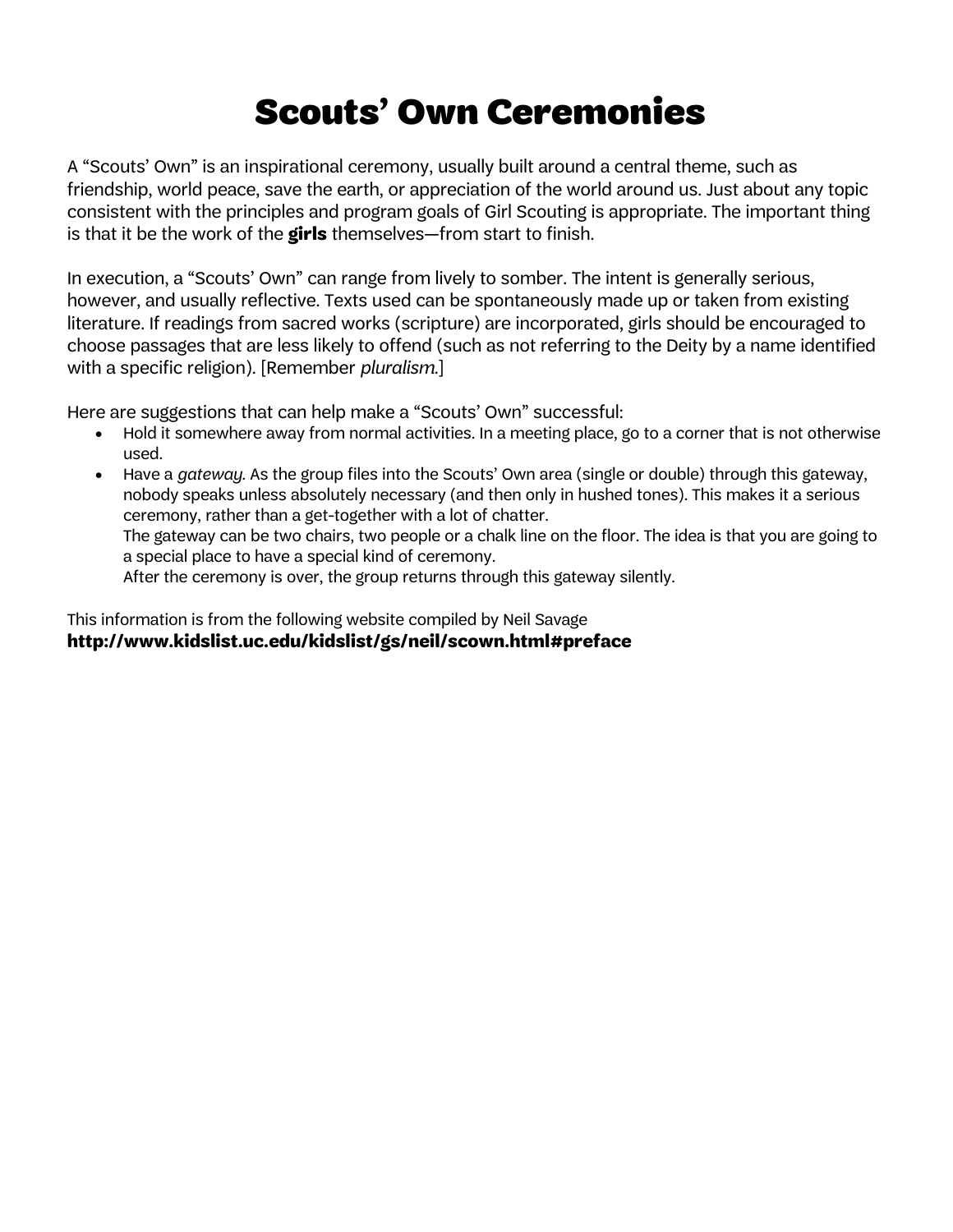# **Scouts' Own Theme: "Girl Scouts"**

All: Sing "Girl Scouts Together"

Girl 1: **G** is for Girl - that's why we are here **I** is for Interest - without that we wouldn't care **R** is for Ready - to start to take our place in the world **L** is for Living - the Girl Scout way

Girl 2: **S** is for Seeking - to learn, to explore **C** is for Country - we'll try to do our share and more **O** is for Obligation - to live up to the Promise we've made **U** is for Unity - together, one for all **T** is for Trust - without that, we'd all fall

All: I am a Girl Scout

Girl 3: I have a Promise. It has three parts. Girl Scouts and Girl Guides all over the world are sisters and friends in this Promise.

All: Repeat the Girl Scout Promise

Girl 4: I have a Law. This is the code by which I try to live. This law should be used daily in every Girl Scout's life -- in all she does in work and play.

All: Repeat the Girl Scout Law Sing "Whene'er You Make A Promise"

All: "I am a Girl Scout"

Girl 5: I have a motto - "Be Prepared." This means that I can be depended upon, whenever I am needed. This is my duty -- to be ready when called upon.

All: I am a Girl Scout

Girl 6: I have a slogan "Do a good turn daily." I will try to help other people.

All: I am a Girl Scout

Girl 7: I have a sign. This I give whenever I repeat my Promise. It is important to stand erect to show my pride in belonging. This reminds me to think straight and to realize my duty as a citizen. I give the Girl Scout sign to other Girl Scouts and Girl Guides because it is the sign of friendship. The three fingers stand for the three parts of the Promise.

#### All: I am a Girl Scout

Girl 8: I have a uniform and am proud to wear it. It must be neat at all times. When in uniform, I try harder than usual to obey the Girl Scout Law.

All: Sing "On My Honor" **© 1997-2001 GirlScout.NET! All Rights Reserved**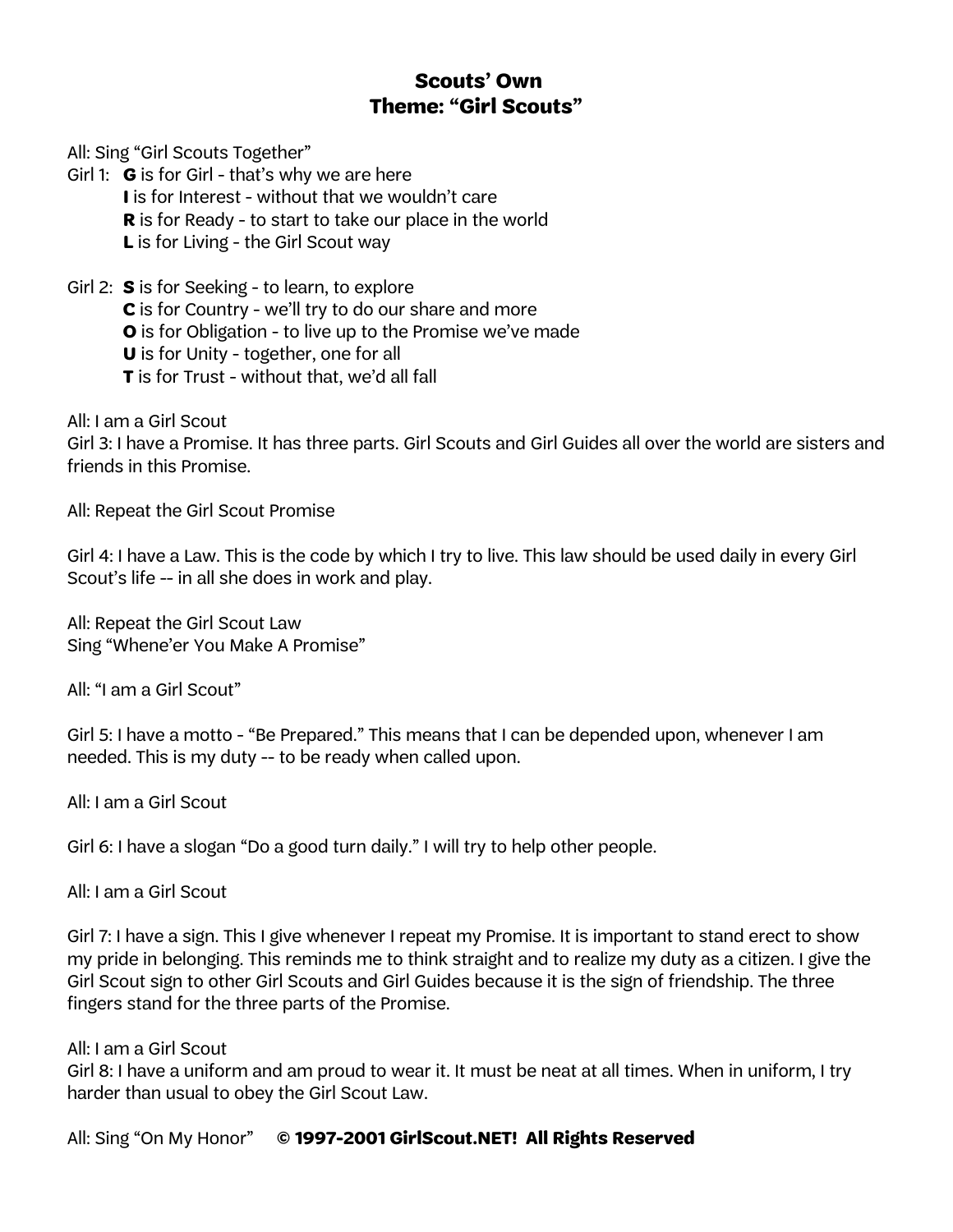## **"The Book of Trees" Scouts' Own**

Reader:

Those of us who are here tonight are fortunate enough to have come in contact with the organization which believes in making a "friend in need, a friend indeed." Let us all imagine that we are in a great forest. The clearing through which all Girl Scouts must enter is our ethical code. All who enter must make the Girl Scout Promise. But once inside, we find many paths - all leading to a way of life on which we can build a wholesome future. In Girl Scouting, we are able to help all our girls take this trail.

Girl 1: Reading from the Book of Trees:

Girl 2: I am the Oak Tree - As sturdy and long-lived as I, so is a Girl Scout's honor.

Girl 3: I am the Holly Tree - Constantly green and holding tight to my leaves as a Girl Scout is ever loyal.

Girl 4: I am a Birch Tree - With my bark and my wood, I am useful and help others as every Girl Scout does.

Girl 5: I am a Linden Tree - My heart shaped leaves are like the hearts of Girl Scouts who are friends to all and sisters to each other.

Girl 6: I am the Aspen Tree - My leaves softly whisper "Courtesy is Thoughtfulness" as every Girl Scout knows.

Girl 7: I am the Elm Tree - Sheltering the little folk of the woods in my gracious branches and roots, I am a friend to all animals, just as every Girl Scout.

Girl 8:

I am the Poplar Tree - Tall and straight as a soldier who obeys orders, so does every Girl Scout.

Girl 9: I am the Maple Tree - Brightening the spring, my leaves gay in the fall, I am as cheerful as a Girl Scout.

Girl 10: I am a Hickory Tree - Tough of wood, I keep my nuts stored in strong, tight cases, just as a Girl Scout is thrifty.

Girl 11: I am the Dogwood Tree - In the spring, I stand clean and beautiful in the face, as does a Girl Scout, clean in thought, word and deed, so stands in beauty.

All: (The Conservation Pledge) I give my pledge as an American to save and faithfully defend from waste the natural resources of my country - its soil and minerals, its forests, waters and wildlife.

All: Sing "This Land is Your Land"

### **© 1997-2001 GirlScout.NET! All Rights Reserved**